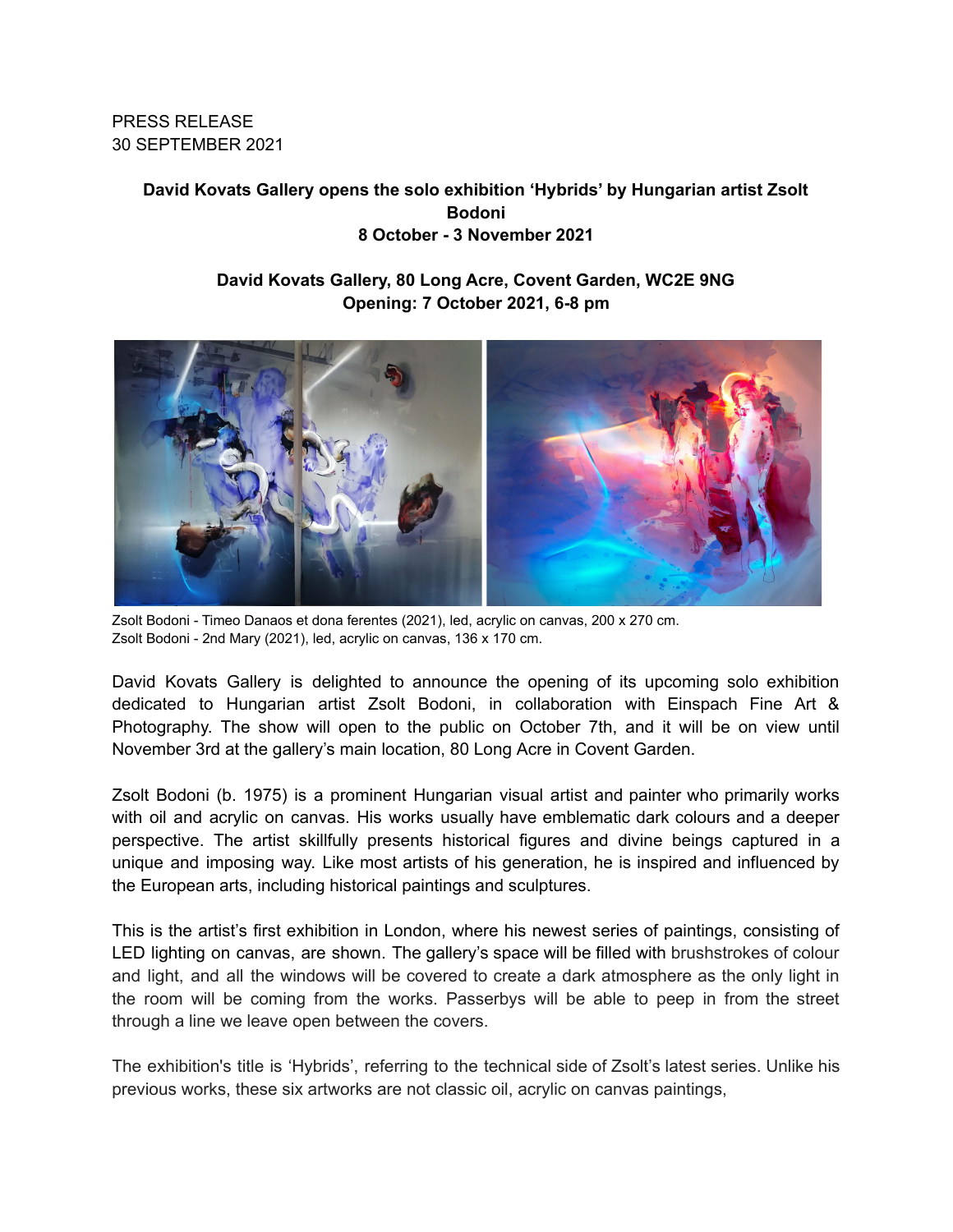but a developed version of them with a technique that combines canvases with LED lighting. The works on display are an attempt to move away from the dark Eastern European perspective that is so characteristic of Bodoni's generation and has defined his previous work.

The development of this project happened thanks to the cooperation between the Einspach Fine Art & Photography and the David Kovats Gallery. The gallery has organised several exhibitions for Zsolt Bodoni in the past, including solo shows and art fairs participation.

### For more information:

David Kovats Gallery 80 Long Acre, Covent Garden London, WC2E 9NG https://davidkovats.com/

## **Press Contact & Media Appointments:**

Christina Ioannou **CCIcomms** christina@ccicomms.com +44 744 7997 215

Notes to Editors:

### **About Zsolt Bodoni:**

Zsolt Bodoni's working process is based on an analysis of the past that functions as a kind of archaeology. He sources information from documents, art history and music; his work is both a means of understanding and a process of recreation through forging a new view of the past from the perspective of the present. Bodoni's paintings are more like a performance, much as classical musicians re-visit musical scores. The starting point is the reworking of old masters. First Bodoni attempts to peer beneath the glaze of the "original", searching for the skeleton underneath, then, from his own reproduction he invents new elements or changes the proportions - a process which he describes as similar to the act of "hacking" - his role that of a virus that invades the unique masterpieces, this changing our reading of the past and redefining our understanding of originality.

Born in Élesd, Romania in 1975, Zsolt Bodoni received his MFA from the Hungarian Academy of Fine Arts in Budapest, Hungary. Selected solo shows include: The Shining Path (2015) and King Give Us Soldiers (2013), Green Art Gallery, Dubai, UAE; Remastered, Brand New Gallery, Milan, Italy (2013); Gods and Mortals, Mihai Nicodim Gallery, Los Angeles, USA (2011); Foundries of Ideologies, Ana Cristea Gallery, New York, USA (2010); and Monuments at FA Projects, London, UK (2008). He has been shown in several important group shows including THE NUDE in the XX & XXI CENTURY, S|2 Gallery, London (2015); Turning Points, The Twentieth Century Through 1914, 1939, 1989 and 2004, Hungarian National Gallery, Budapest, Hungary (2014); Defaced, Boulder Museum of Contemporary Art, Boulder, CO (2014); This Side of Paradise, S|2 Gallery, London, UK (2014); Nightfall, Galerie Rudolfinum, Prague, Czech